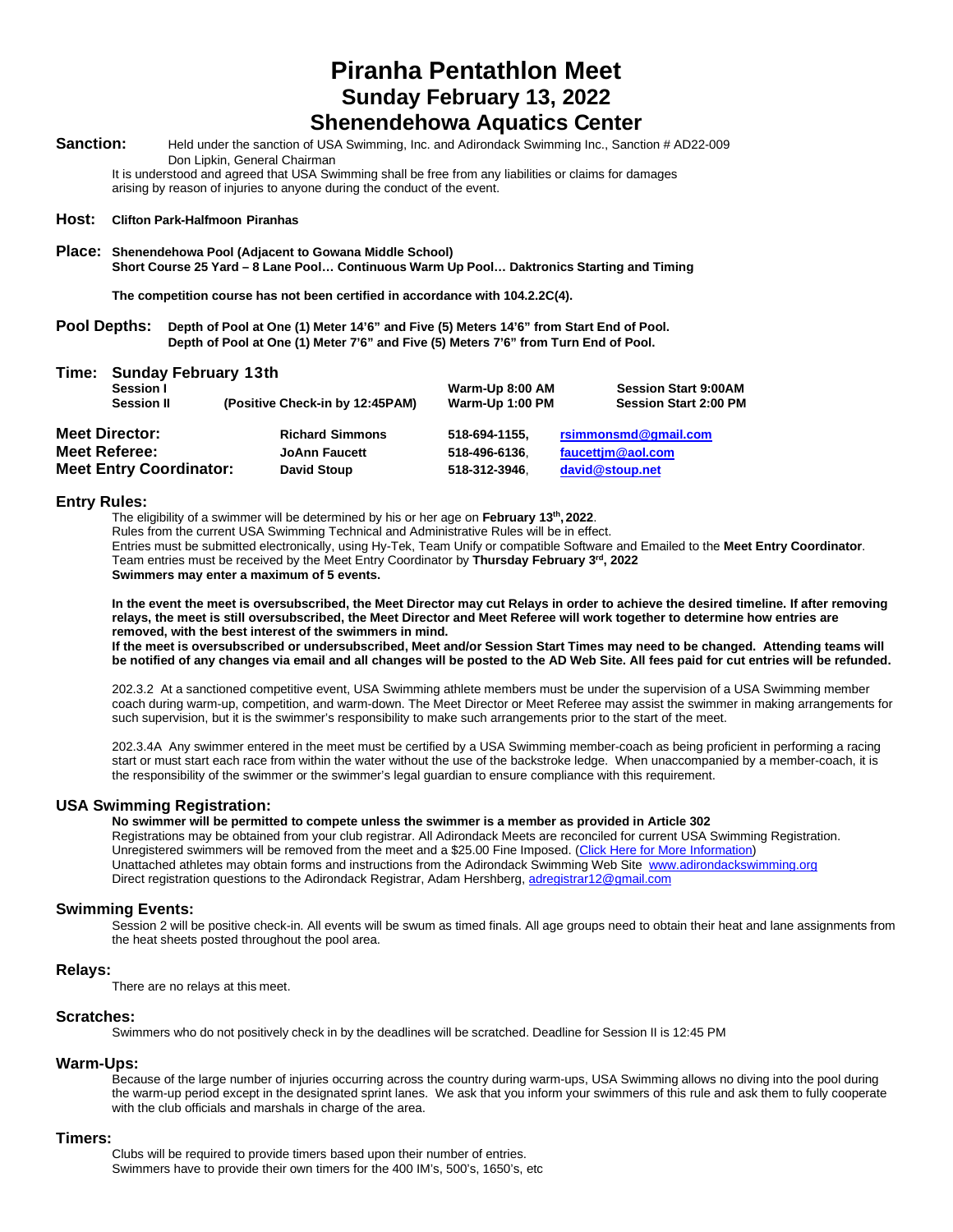#### **Deck Entries:**

Adirondack Swimming has agreed to allow Deck Entries at AD Meets under the following conditions;

1. Deck Entries are NOT Allowed during Championship Meets

2. Athlete must be USA-S Registered and show Proof of Registration (those already in meet have been confirmed as registered). Acceptable forms of Proof of Registration are: USA-Swimming ID or USA-Swimming Club Portal Team Listing or Deck Pass.

#### **If athlete cannot prove USA-S Registration, Adirondack accepts Deck Registration***,* **to UN-AD (unattached) at an LSC fee of \$60.00 plus the current USA Swimming Registration fee.**

#### **DECK REGISTRATIONS WILL NOT BE MADE WITH ANY TEAM ASSOCIATION, PLEASE DO NOT ASK.** 3. Coach makes the request for the entry.

- 4. All Deck Entries will be allowed at the discretion of a combined decision of the Meet Director and the Meet Referee.
- 5. Deck Entries are Subject to a \$1.00 Surcharge, Per Entry, which applies to All Entries, Individual or Relays.

#### **Meet Policy:**

Use of Audio or Visual Recording Devices, Including a Cell Phone, is not permitted behind the starting blocks, including any spectator area behind the starting blocks, in changing areas, rest rooms or locker rooms.

Changing into or out of swimsuits other than locker rooms or other designated areas is prohibited.

Operation of a drone, or any other flying apparatus, is prohibited over the venue (pools, athlete/coach areas, spectator areas and open ceiling locker rooms) any time athletes, coaches, officials and/or spectators are present.

No one will be allowed on the deck except USA-S Registered Officials and USA-S Registered Coaches with Current Certifications, USA-S Registered Swimmers and Meet Marshalls and Timers on Shift.

All Officials and Coaches are Required to display USA Swimming Credentials (USA Swimming Membership Card) while on deck. If, at an AD Sanctioned Meet, an individual is found on deck, acting in any coaching capacity and is determined to be out of compliance with USA Swimming requirements for coaches, that individual will be removed from the deck and the represented club will be fined \$250. Any swimmer found in an unauthorized area will be asked to immediately leave the premises. No exceptions. Each team is responsible for supervising its members.

All applicable adults participating in or associated with this meet acknowledge that they are subject to the provisions of the USA Swimming Minor Athlete Abuse Prevention Policy ("MAAPP"), and that they understand that compliance with the MAAPP policy is a condition of participation in the conduct of this competition.

An inherent risk of exposure to COVID-19 exists in any public place where people are present. COVID-19 is an extremely contagious disease that can lead to severe illness and death. According to the Centers for Disease Control and Prevention, senior citizens and individuals with underlying medical conditions are especially vulnerable.

USA Swimming, Inc., cannot prevent you (or your child(ren)) from becoming exposed to, contracting, or spreading COVID-19 while participating in USA Swimming sanctioned events. It is not possible to prevent against the presence of the disease. Therefore, if you choose to participate in a USA Swimming sanctioned event, you may be exposing yourself to and/or increasing your risk of contracting or spreading COVID-19.

BY ATTENDING OR PARTICIPATING IN THIS COMPETITION, YOU VOLUNTARILY ASSUME ALL RISKS ASSOCIATED WITH EXPOSURE TO COVID-19 AND FOREVER RELEASE AND HOLD HARMLESS USA SWIMMING AND [THE LSC] AND EACH OF THEIR OFFICERS, DIRECTORS, AGENTS, EMPLOYEES OR OTHER REPRESENTATIVES FROM ANY LIABILITY OR CLAIMS INCLUDING FOR PERSONAL INJURIES, DEATH, DISEASE OR PROPERTY LOSSES, OR ANY OTHER LOSS, INCLUDING BUT NOT LIMITED TO CLAIMS OF NEGLIGENCE AND GIVE UP ANY CLAIMS YOU MAY HAVE TO SEEK DAMAGES, WHETHER KNOWN OR UNKNOWN, FORESEEN OR UNFORESEEN, IN CONNECTION THEREWITH.

#### **This statement (Covid-19) shall also be included in heat sheets.**

#### **Services:**

**A concession stand will be available throughout the meet. No food is to be consumed on the pool deck. A hospitality room will be available for officials and coaches only in the office off of the pool deck. Deep End will be selling t-shirts, sweatshirts and miscellaneous swimming supplies. Smoking is not permitted in the building. No glass containers allowed in the pool area.**

#### **Disabled Athletes:**

Adirondack Swimming welcomes athletes with disabilities. Athletes with disabilities are required to contact the Meet Director at least 2 weeks in advance of the meet so that provisions can be made for any special accommodations.

#### **Entry Fees:**

An entry summary sheet is included to compute your team entry fees. The entry fees are \$4.50 per individual event for session I and \$4.75 for session II, which includes the \$.50 AD travel fund surcharge, and a \$2.00 per swimmer surcharge. **ALL MANUAL ENTRIES, INCLUDING DECK ENTRIES (NON-ELECTRONIC) ARE SUBJECT TO A SURCHARGE OF \$1.00 PER ENTRY, WHICH APPLIES TO INDIVIDUAL OR RELAY ENTRIES.**

Make your entry check payable **to "CPHM Piranhas"** and mail your check and entry summary sheet to the **Meet Entry Coordinator**. CP-HM Piranhas, P.O. Box 106, Clifton Park, NY. 12065 *Entries will be entered to the meet upon receipt of your check.*

#### **Photographers:**

*.*

Only Professional Photographers or Videographers hired by the host team or Press Photographers, who have been approved in advance by the meet director, will be allowed on deck. A Photographer Registration form must be completed and submitted to the meet director for approval, prior to the meet. Forms are available on the Adirondack Swimming website as well as from the Meet Director. Click here for a direct link to the registration form. Swimmer's families, taking photos of their children from the spectator area, are not subject to this policy.

*Parents and Professionals, please refer to the "Meet Policy" above for general restrictions pertaining to all photography at Sanctioned meets*.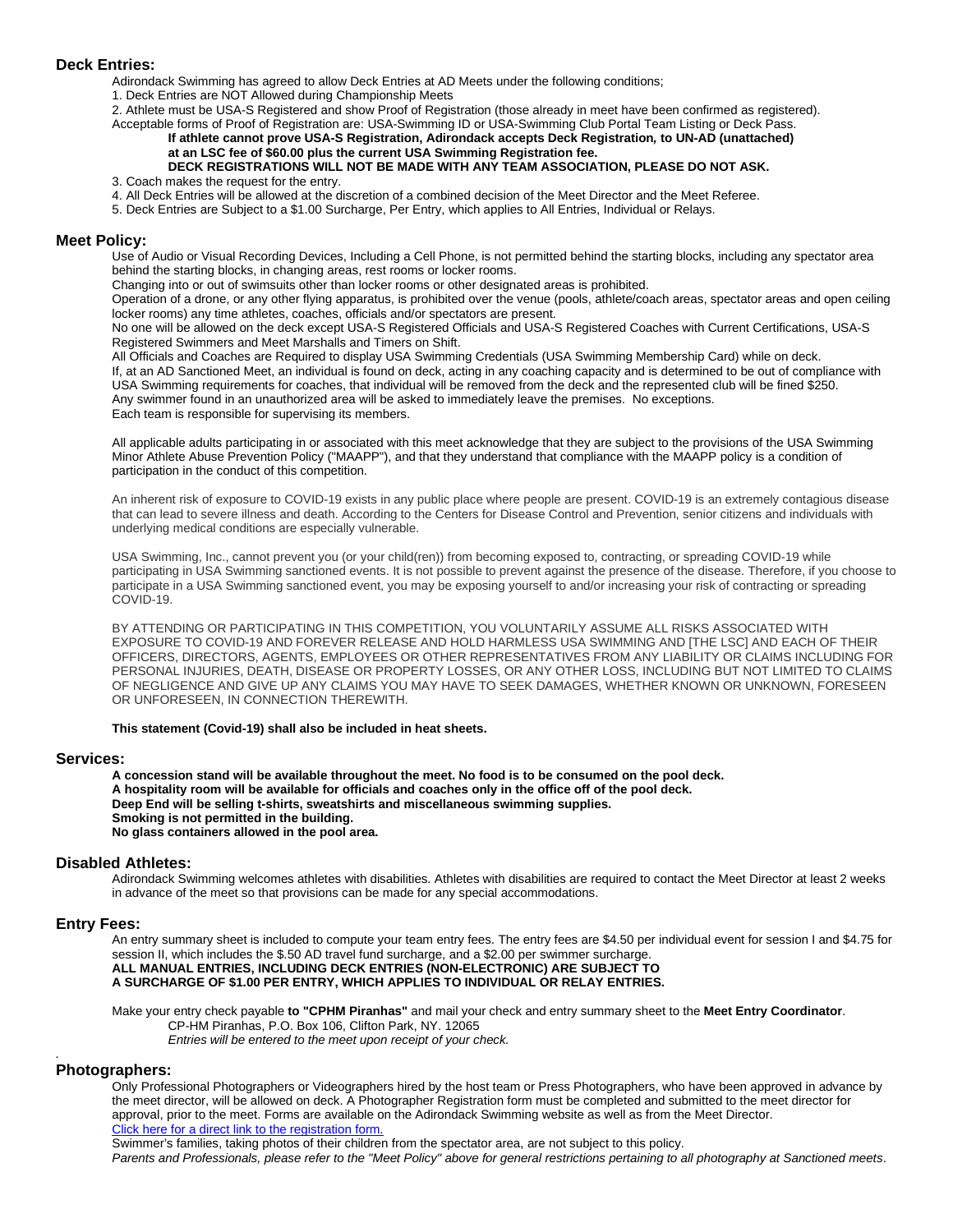#### **Awards:**

**Trophies will be awarded to the Top 3 finishers (male & female) in each age group (8 & U, 9-10, 11-12, 13-14, 15 & Over) who legally and successfully finish all 5 events.**

#### **Scoring:**

**Pentathlon scoring will use an accumulation of race times. Swimmers MUST swim all 5 events to qualify for awards. Swimmers with a DQ in an event will add 1 minute to the slowest legal time in that event but will still be eligible for awards based on the adjusted time. Times will be broken down by age group 8 & U, 9-10, 11-12, 13-14, 15 & Over.**

#### **Officials:**

There will be an official's meeting conducted promptly 30 minutes before each session. Attendance is MANDATORY to work the meet. Please sign up in official's room before the start of officials meeting.

**Hotel Accommodations:** Courtyard by Marriott Clifton Park - 518-579-6100

**If you have any questions please contact the Meet Director or Meet Referee**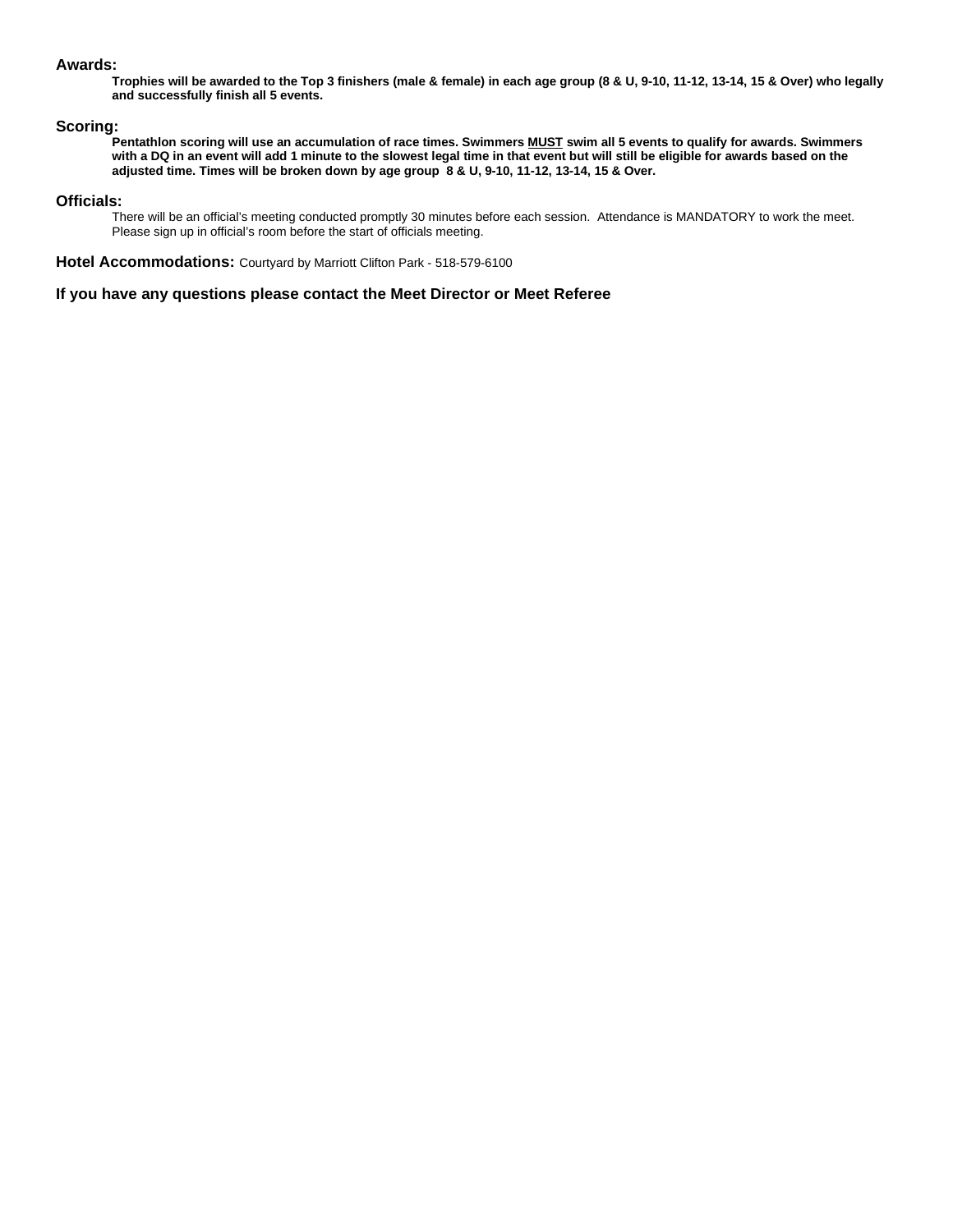## **PIRANHA PENTATHLON MEET SUNDAY FEBRUARY 13th, 2022 SHENENDEHOWA AQUATICS CENTER**

### **SESSION 1 WARM-UPS 8:00AM … SESSION BEGINS 9:00AM**

| <b>GIRLS</b><br><b>EVENTS</b> | <b>AGE GROUP</b> | <b>EVENT</b><br><b>DESCRIPTION</b> | <b>BOYS</b><br><b>EVENTS</b> |
|-------------------------------|------------------|------------------------------------|------------------------------|
|                               |                  |                                    |                              |
|                               | $9 - 10$         | 50 Butterfly                       | 2                            |
| 3                             | $11 - 12$        | 100 Butterfly                      | 4                            |
| 5                             | $9 - 10$         | 50 Backstroke                      | 6                            |
|                               | $11 - 12$        | 100 Backstroke                     | 8                            |
| 9                             | $9 - 10$         | 50 Breaststroke                    | 10                           |
| 11                            | $11 - 12$        | 100 Breaststroke                   | 12                           |
| 13                            | $9 - 10$         | 50 Freestyle                       | 14                           |
| 15                            | $11 - 12$        | 100 Freestyle                      | 16                           |
| 17                            | $9 - 10$         | 100 IM                             | 18                           |
| 19                            | $11 - 12$        | 100 IM                             | 20                           |

## **SESSION 2**

### **WARM-UPS 1:00 PM … POSITIVE CHECK-IN BY 12:45 AM … SESSION BEGINS 2:00 PM**

| <b>GIRLS</b><br><b>EVENTS</b> | <b>AGE GROUP</b>     | <b>EVENT</b><br><b>DESCRIPTION</b> | <b>BOYS</b><br><b>EVENTS</b> |
|-------------------------------|----------------------|------------------------------------|------------------------------|
|                               |                      |                                    |                              |
| 21                            | 8 & Under            | 50 Butterfly                       | 22                           |
| 23                            | $13 - 14$            | 100 Butterfly                      | 24                           |
| 25                            | 15 & Over            | 100 Butterfly                      | 26                           |
| 27                            | 8 & Under            | 50 Backstroke                      | 28                           |
| 29                            | $13 - 14$            | 100 Backstroke                     | 30                           |
| 31                            | <b>15 &amp; Over</b> | 100 Backstroke                     | 32                           |
| 33                            | 8 & Under            | 50 Breaststroke                    | 34                           |
| 35                            | $13 - 14$            | 100 Breaststroke                   | 36                           |
| 37                            | 15 & Over            | 100 Breaststroke                   | 38                           |
| 39                            | 8 & Under            | 50 Freestyle                       | 40                           |
| 41                            | $13 - 14$            | 100 Freestyle                      | 42                           |
| 43                            | 15 & Over            | 100 Freestyle                      | 44                           |
| 45                            | 8 & Under            | 100 IM                             | 46                           |
| 47                            | $13 - 14$            | 200 IM                             | 48                           |
| 49                            | <b>15 &amp; Over</b> | 200 IM                             | 50                           |

**Each Swimmer May Swim a Maximum of 5 Events Per Day \$4.50 Per Individual Event Per Athlete for ALL Athletes, \$4.75 for session 2. \$2.00 Per Athlete Surcharge For Manual Entries, Add \$1.00 Per Entry**